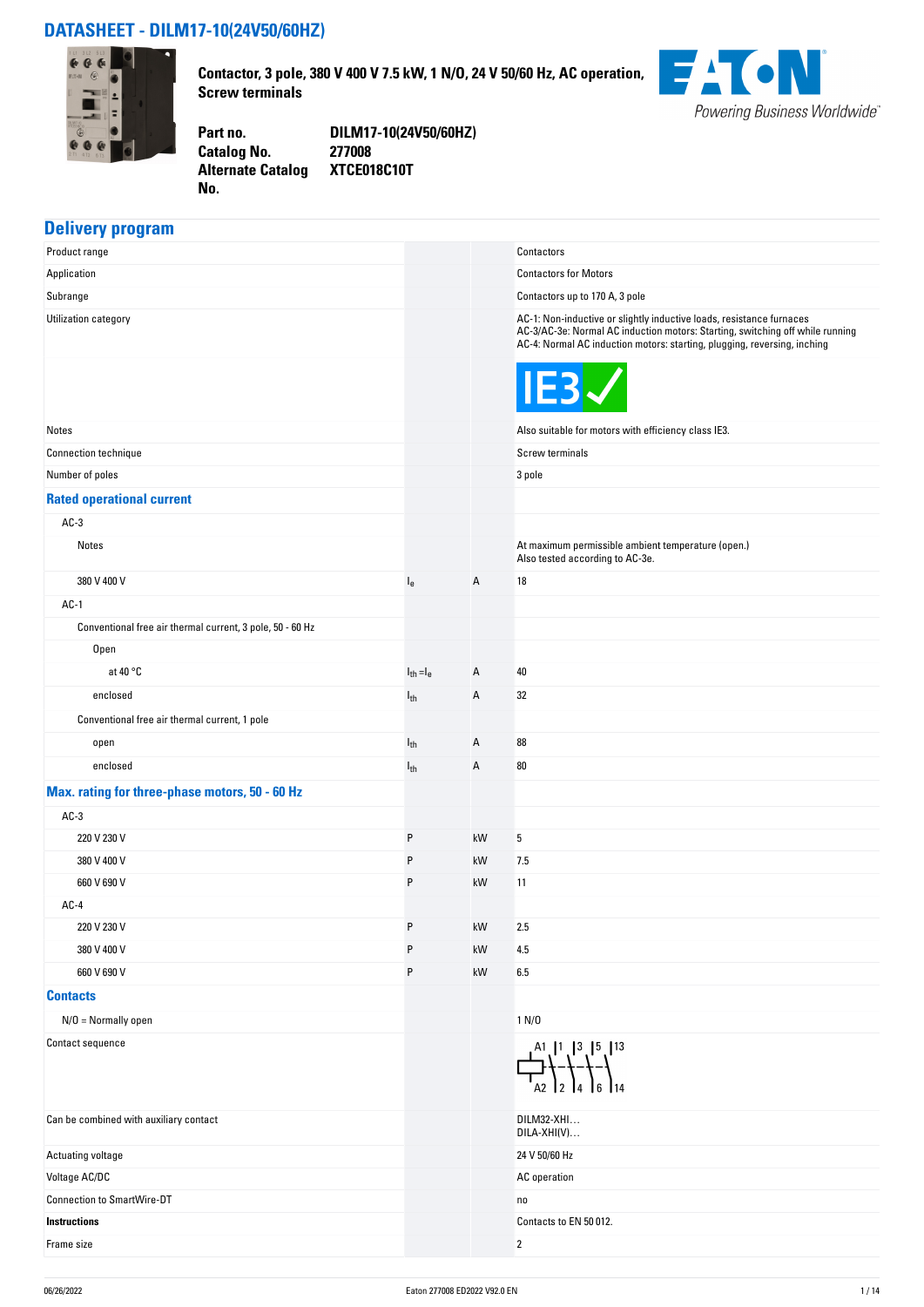## **Technical data General**<br>Standards **IEC/EN 60947, VDE 0660, UL, CSA** Lifespan, mechanical AC operated  $\times 10^6$  and  $\times 10^6$  and  $\times 10^6$  and  $\times 10^6$  and  $\times 10^6$  and  $\times 10^6$ Operating frequency, mechanical AC operated **Operations** Superations, and the operations of the second operations of  $\alpha$ Climatic proofing Climatic proofing Climatic proofing Damp heat, constant, to IEC 60068-2-78 Damp heat, cyclic, to IEC 60068-2-30 Ambient temperature  $\sim$ C -25 - +60  $\sim$  25 - 40  $\sim$  25 - 40  $\sim$  25 - 40  $\sim$  25 - 40  $\sim$  25 - 40  $\sim$  25 - 40  $\sim$  25 - 40  $\sim$  25 - 40  $\sim$  25 - 40  $\sim$ Storage  $\sim$ C  $\sim$  40 - 80 Mounting position  $30$ si<br>V Mechanical shock resistance (IEC/EN 60068-2-27) Half-sinusoidal shock, 10 ms Main contacts N/U contact g 2012 and 2012 and 2013 and 2013 and 2013 and 2014 and 2013 and 2014 and 2014 and 2014 and 2014 and 2014 and 2014 and 2014 and 2014 and 2014 and 2014 and 2014 and 2014 and 2014 and 2014 and 2014 and 2014 and 2 Auxiliary contacts N/U contact g 7 N/C contact government and contact government and contact government and contact government and contact government and contact government and contact government and contact government and contact government and contact gov Mechanical shock resistance (IEC/EN 60068-2-27) when tabletop-mounted Half-sinusoidal shock, 10 ms Main contacts

| wani contacto                                                         |                 |                                                  |
|-----------------------------------------------------------------------|-----------------|--------------------------------------------------|
| N/O contact                                                           | g               | 6.9                                              |
| Auxiliary contacts                                                    |                 |                                                  |
| N/O contact                                                           | g               | 5.3                                              |
| N/C contact                                                           | g               | 3.5                                              |
| Degree of Protection                                                  |                 | <b>IP00</b>                                      |
| Protection against direct contact when actuated from front (EN 50274) |                 | Finger and back-of-hand proof                    |
| Altitude                                                              | m               | Max. 2000                                        |
| Weight                                                                |                 |                                                  |
| AC operated                                                           | kg              | 0.428                                            |
| Screw connector terminals                                             |                 |                                                  |
| Terminal capacity main cable                                          |                 |                                                  |
| Solid                                                                 | mm <sup>2</sup> | $1 \times (0.75 - 16)$<br>$2 \times (0.75 - 10)$ |
| Flexible with ferrule                                                 | mm <sup>2</sup> | $1 \times (0.75 - 16)$<br>$2 \times (0.75 - 10)$ |
| Stranded                                                              | mm <sup>2</sup> | $1 \times 16$                                    |
| Solid or stranded                                                     | AWG             | single 18 - 6, double 18 - 8                     |
| Stripping length                                                      | mm              | 10                                               |
| <b>Terminal screw</b>                                                 |                 | M <sub>5</sub>                                   |
| Tightening torque                                                     | Nm              | 3.2                                              |
| Tool                                                                  |                 |                                                  |
| Pozidriv screwdriver                                                  | Size            | $\overline{2}$                                   |
| Standard screwdriver                                                  | mm              | $0.8 \times 5.5$<br>$1 \times 6$                 |
| Terminal capacity control circuit cables                              |                 |                                                  |

Solid mm<sup>2</sup> 1 x (0.75 - 4)<br>2 x (0.75 - 2.5)

2 x (0.75 - 2.5)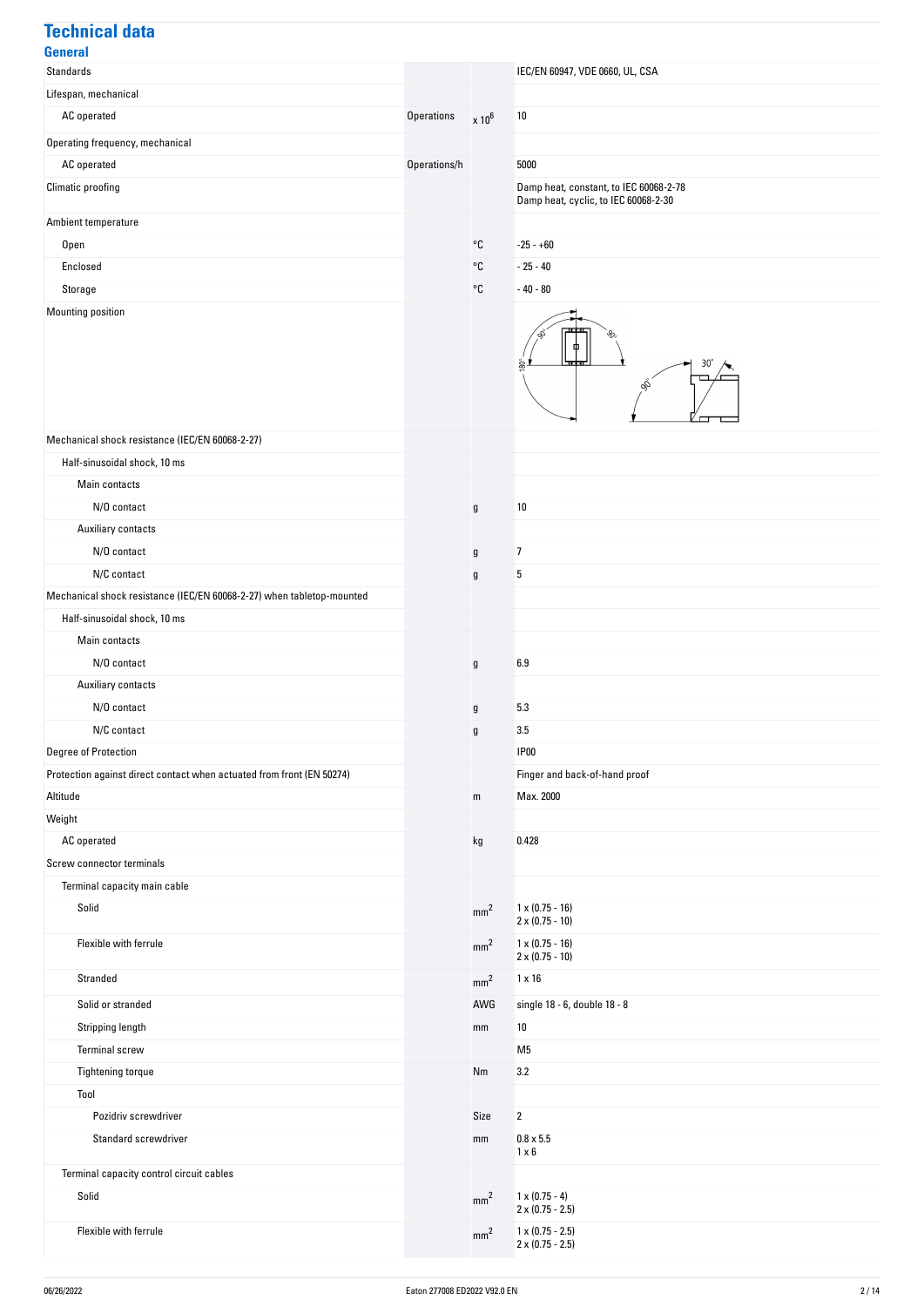| Solid or stranded                                         |                             | AWG            | $18 - 14$                                          |
|-----------------------------------------------------------|-----------------------------|----------------|----------------------------------------------------|
| Stripping length                                          |                             | mm             | $10\,$                                             |
| <b>Terminal screw</b>                                     |                             |                | M3.5                                               |
| Tightening torque                                         |                             | Nm             | $1.2$                                              |
| Tool                                                      |                             |                |                                                    |
| Pozidriv screwdriver                                      |                             | Size           | $\overline{2}$                                     |
| Standard screwdriver                                      |                             | mm             | $0.8 \times 5.5$<br>$1 \times 6$                   |
| <b>Main conducting paths</b>                              |                             |                |                                                    |
| Rated impulse withstand voltage                           | $\mathsf{U}_{\mathsf{imp}}$ | V AC           | 8000                                               |
| Overvoltage category/pollution degree                     |                             |                | III/3                                              |
| Rated insulation voltage                                  | $\mathsf{U}_i$              | V AC           | 690                                                |
| Rated operational voltage                                 | $\mathsf{U}_{\mathsf{e}}$   | V AC           | 690                                                |
| Safe isolation to EN 61140                                |                             |                |                                                    |
| between coil and contacts                                 |                             | V AC           | 440                                                |
| between the contacts                                      |                             | V AC           | 440                                                |
| Making capacity (p.f. to IEC/EN 60947)                    |                             |                |                                                    |
|                                                           | Up to 690 V                 | Α              | 238                                                |
| <b>Breaking capacity</b>                                  |                             |                |                                                    |
| 220 V 230 V                                               |                             | Α              | 170                                                |
| 380 V 400 V                                               |                             | Α              | 170                                                |
| 500 V                                                     |                             | А              | 170                                                |
| 660 V 690 V                                               |                             | Α              | 120                                                |
| Short-circuit rating                                      |                             |                |                                                    |
| Short-circuit protection maximum fuse                     |                             |                |                                                    |
| Type "2" coordination                                     |                             |                |                                                    |
| 400 V                                                     | gG/gL 500 V A               |                | 35                                                 |
| 690 V                                                     | gG/gL 690 V A               |                | 35                                                 |
| Type "1" coordination                                     |                             |                |                                                    |
| 400 V                                                     | gG/gL 500 V                 | $\mathsf{A}$   | 63                                                 |
| 690 V                                                     | gG/gL 690 V                 | $\overline{A}$ | $50\,$                                             |
| <b>AC</b><br>$AC-1$                                       |                             |                |                                                    |
| Rated operational current                                 |                             |                |                                                    |
| Conventional free air thermal current, 3 pole, 50 - 60 Hz |                             |                |                                                    |
| Open                                                      |                             |                |                                                    |
| at 40 °C                                                  | $I_{th} = I_e$              | Α              | 40                                                 |
| at 50 °C                                                  | $I_{th} = I_e$              | Α              | 38                                                 |
| at 55 °C                                                  | $I_{th} = I_e$              | Α              | 37                                                 |
| at 60 °C                                                  | $I_{th} = I_e$              | Α              | $35\,$                                             |
| enclosed                                                  | $I_{th}$                    | Α              | 32                                                 |
| Conventional free air thermal current, 1 pole             |                             |                |                                                    |
| open                                                      | $I_{th}$                    | Α              | 88                                                 |
| enclosed                                                  | $I_{th}$                    | Α              | $80\,$                                             |
| $AC-3$                                                    |                             |                |                                                    |
| Rated operational current                                 |                             |                |                                                    |
| Open, 3-pole: 50 - 60 Hz                                  |                             |                |                                                    |
| Notes                                                     |                             |                | At maximum permissible ambient temperature (open.) |
|                                                           |                             |                | Also tested according to AC-3e.                    |
| 220 V 230 V                                               | $I_{e}$                     | Α              | 18                                                 |
| 240 V                                                     | $I_{e}$                     | Α              | 18                                                 |
| 380 V 400 V                                               | $I_{e}$                     | Α              | 18                                                 |
| 415V                                                      | $I_{e}$                     | Α              | 18                                                 |
| 440V                                                      | $I_{e}$                     | Α              | $18\,$                                             |
| 500 V                                                     | $I_{e}$                     | А              | $18\,$                                             |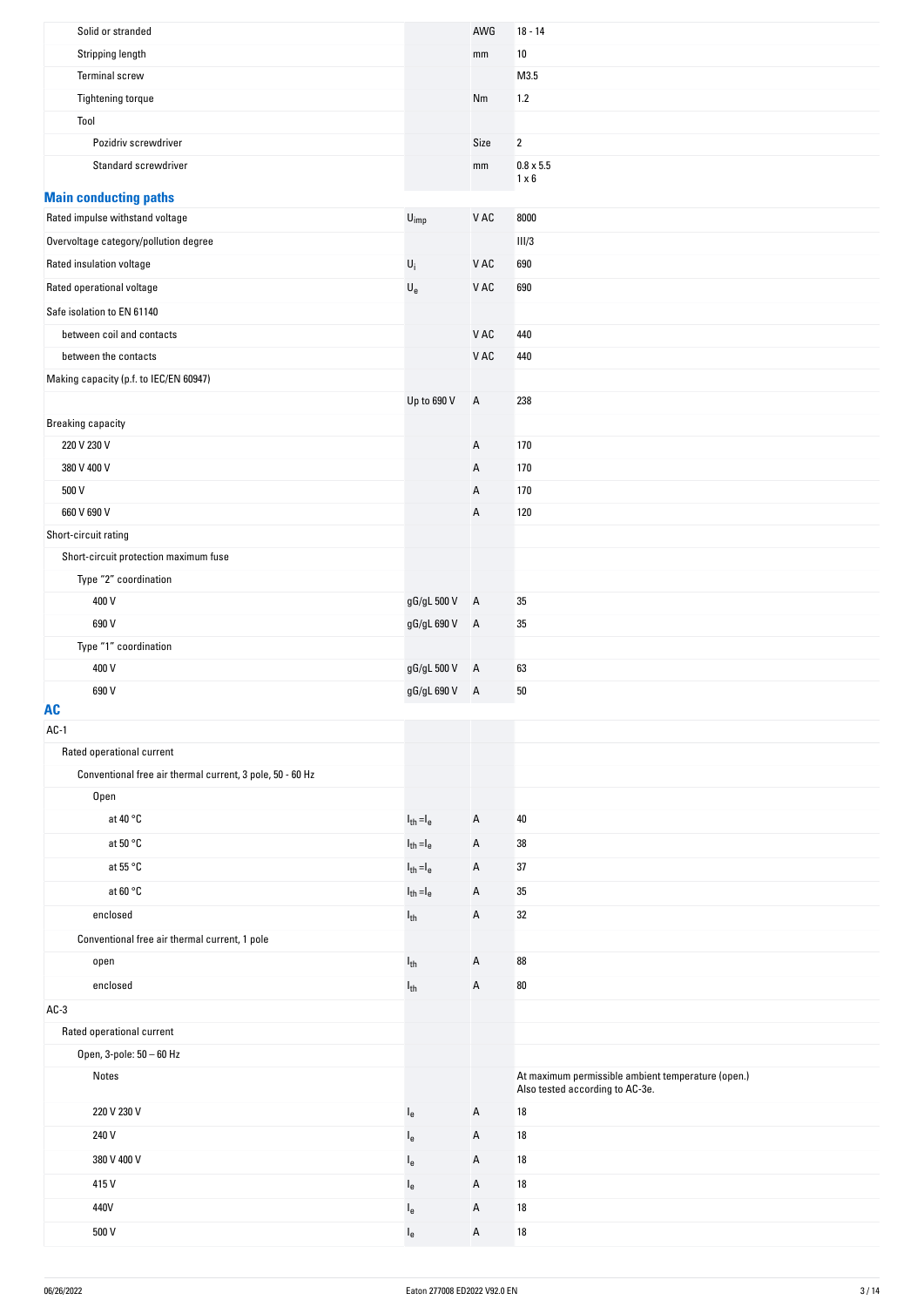| 660 V 690 V                                                        | $\mathsf{I}_{\mathsf{e}}$ | A                      | $12$                                                                                   |
|--------------------------------------------------------------------|---------------------------|------------------------|----------------------------------------------------------------------------------------|
| Motor rating                                                       | P                         | kWh                    |                                                                                        |
| 220 V 230 V                                                        | P                         | kW                     | 5                                                                                      |
| 240V                                                               | P                         | kW                     | 5.5                                                                                    |
| 380 V 400 V                                                        | P                         | kW                     | 7.5                                                                                    |
| 415 V                                                              | P                         | kW                     | 10                                                                                     |
| 440 V                                                              | P                         | kW                     | 10.5                                                                                   |
| 500 V                                                              | P                         | kW                     | 12                                                                                     |
| 660 V 690 V                                                        | P                         | kW                     | 11                                                                                     |
| AC-4                                                               |                           |                        |                                                                                        |
| Open, 3-pole: 50 - 60 Hz                                           |                           |                        |                                                                                        |
| 220 V 230 V                                                        | $I_{e}$                   | Α                      | $10$                                                                                   |
| 240 V                                                              | $I_e$                     | Α                      | $10$                                                                                   |
| 380 V 400 V                                                        | $I_{e}$                   | Α                      | 10                                                                                     |
| 415V                                                               | $I_{e}$                   | А                      | 10                                                                                     |
| 440 V                                                              | $I_{e}$                   | Α                      | $10\,$                                                                                 |
| 500 V                                                              | $I_{e}$                   | А                      | $10$                                                                                   |
| 660 V 690 V                                                        | $I_{e}$                   | А                      | 8                                                                                      |
| Motor rating                                                       | P                         | kWh                    |                                                                                        |
| 220 V 230 V                                                        | P                         | $\mathsf{k}\mathsf{W}$ | 2.5                                                                                    |
| 240 V                                                              | P                         | kW                     | 3                                                                                      |
| 380 V 400 V                                                        | P                         | kW                     | 4.5                                                                                    |
| 415V                                                               | P                         | kW                     | 5                                                                                      |
| 440 V                                                              | P                         | kW                     | 5.5                                                                                    |
| 500 V                                                              | P                         | kW                     | 6                                                                                      |
| 660 V 690 V                                                        | P                         | kW                     | 6.5                                                                                    |
| <b>DC</b>                                                          |                           |                        |                                                                                        |
| Rated operational current, open<br>$DC-1$                          |                           |                        |                                                                                        |
| 60 V                                                               |                           | Α                      | 35                                                                                     |
| 110V                                                               | $I_{e}$                   | Α                      | $35\,$                                                                                 |
| 220 V                                                              | $I_e$                     |                        | 35                                                                                     |
| <b>Current heat loss</b>                                           | $I_e$                     | А                      |                                                                                        |
| 3 pole, at I <sub>th</sub> (60°)                                   |                           | ${\sf W}$              | 7.9                                                                                    |
| Current heat loss at I <sub>e</sub> to AC-3/400 V                  |                           | ${\sf W}$              | 2.1                                                                                    |
| Impedance per pole                                                 |                           | $m\Omega$              | $2.7\,$                                                                                |
| <b>Magnet systems</b>                                              |                           |                        |                                                                                        |
| Voltage tolerance                                                  |                           |                        |                                                                                        |
| AC operated                                                        | Pick-up                   | $\times$ $\sf{U}_c$    | $0.8 - 1.1$                                                                            |
| Drop-out voltage AC operated                                       | Drop-out                  | $\times$ U $_{\rm c}$  | $0.3 - 0.6$                                                                            |
| Power consumption of the coil in a cold state and $1.0 \times U_S$ |                           |                        |                                                                                        |
| 50/60 Hz                                                           | Pick-up                   | VA                     | 62<br>58                                                                               |
| 50/60 Hz                                                           | Sealing                   | VA                     | 9.1<br>6.5                                                                             |
| 50/60 Hz                                                           | Sealing                   | ${\sf W}$              | 2.1                                                                                    |
| Duty factor                                                        |                           | %DF                    | 100                                                                                    |
| Changeover time at 100 % U <sub>S</sub> (recommended value)        |                           |                        |                                                                                        |
| Main contacts                                                      |                           |                        |                                                                                        |
| AC operated                                                        |                           |                        |                                                                                        |
| Closing delay                                                      |                           | ms                     | $16 - 22$                                                                              |
| Opening delay                                                      |                           | ms                     | $8 - 14$                                                                               |
| Arcing time<br>Lifespan, mechanical; Coil 50/60 Hz                 |                           | ms                     | $10\,$                                                                                 |
|                                                                    |                           |                        | Mechanical lifespan at 50 Hz approx. 30% lower than under $\rightarrow$ Technical data |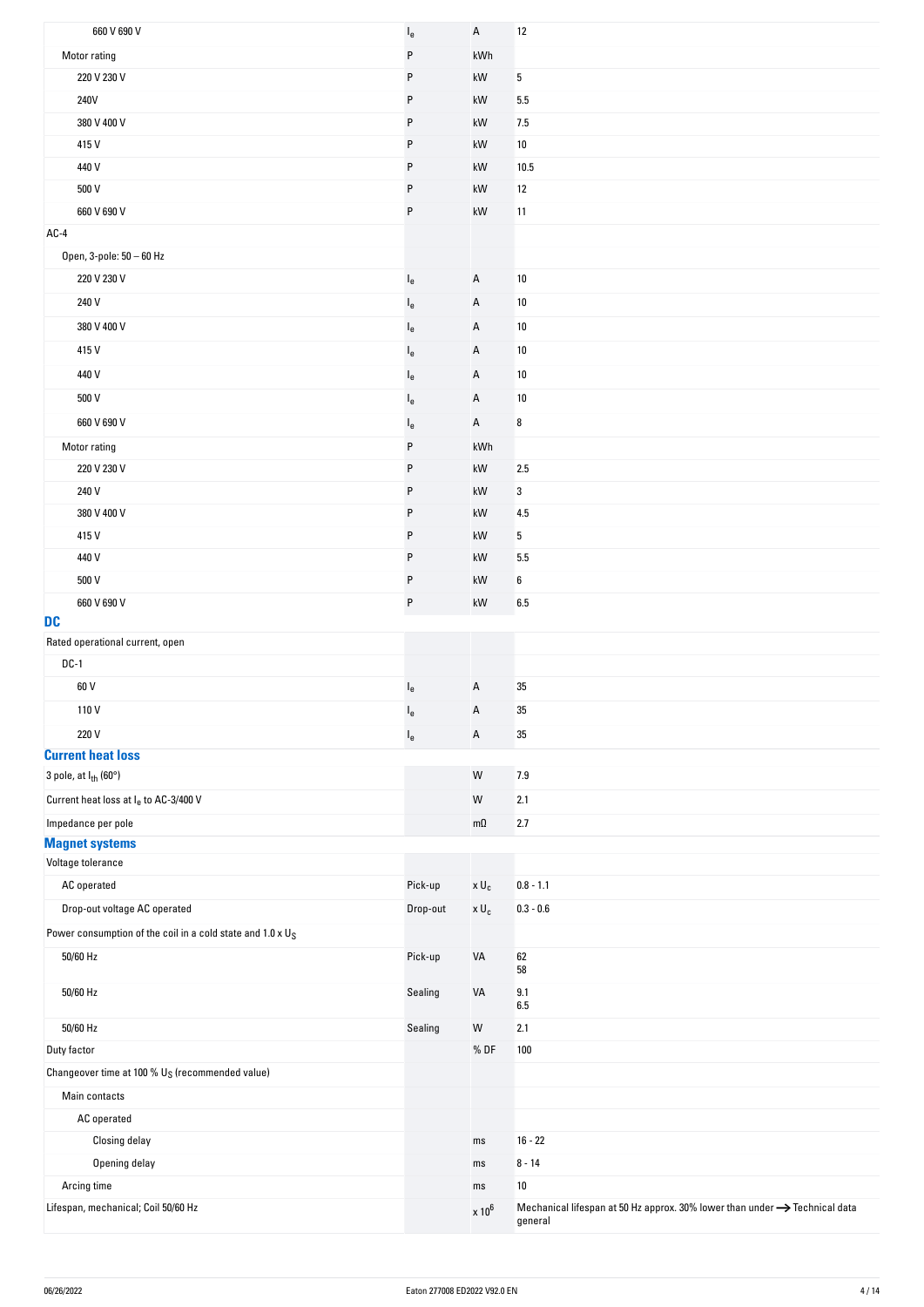| <b>Electromagnetic compatibility (EMC)</b> |      |                |
|--------------------------------------------|------|----------------|
| <b>Emitted interference</b>                |      | to EN 60947-1  |
| Interference immunity                      |      | to EN 60947-1  |
| <b>Rating data for approved types</b>      |      |                |
| Switching capacity                         |      |                |
| Maximum motor rating                       |      |                |
| Three-phase                                |      |                |
| 200 V<br>208 V                             | HP   | $\sqrt{5}$     |
| 230 V<br>240 V                             | HP   | $\sqrt{5}$     |
| 460 V<br>480 V                             | HP   | 10             |
| 575 V<br>600 V                             | HP   | $15$           |
| Single-phase                               |      |                |
| 115V<br>120 V                              | HP   | $\overline{2}$ |
| 230 V<br>240 V                             | HP   | 3              |
| General use                                | А    | 40             |
| Auxiliary contacts                         |      |                |
| <b>Pilot Duty</b>                          |      |                |
| AC operated                                |      | A600           |
| DC operated                                |      | P300           |
| <b>General Use</b>                         |      |                |
| AC                                         | V    | 600            |
| AC                                         | А    | 10             |
| DC                                         | V    | 250            |
| $\mathsf{DC}$                              | А    | $\mathbf{1}$   |
| <b>Short Circuit Current Rating</b>        | SCCR |                |
| <b>Basic Rating</b>                        |      |                |
| SCCR                                       | kA   | 5              |
| max. Fuse                                  | А    | 125            |
| max. CB                                    | А    | 125            |
| 480 V High Fault                           |      |                |
| SCCR (fuse)                                | kA   | 10/100         |
| max. Fuse                                  | А    | 125/70 Class J |
| SCCR (CB)                                  | kA   | 10/65          |
| max. CB                                    | А    | 50/32          |
| 600 V High Fault                           |      |                |
| SCCR (fuse)                                | kA   | 10/100         |
| max. Fuse                                  | А    | 125/70 Class J |
| SCCR (CB)                                  | kA   | 10/22          |
| max. CB                                    | А    | 50/32          |
| <b>Special Purpose Ratings</b>             |      |                |
| Electrical Discharge Lamps (Ballast)       |      |                |
| 480V 60Hz 3phase, 277V 60Hz 1phase         | А    | 40             |
| 600V 60Hz 3phase, 347V 60Hz 1phase         | А    | $40\,$         |
| Incandescent Lamps (Tungsten)              |      |                |
| 480V 60Hz 3phase, 277V 60Hz 1phase         | А    | 40             |
| 600V 60Hz 3phase, 347V 60Hz 1phase         | А    | 40             |
| <b>Resistance Air Heating</b>              |      |                |
| 480V 60Hz 3phase, 277V 60Hz 1phase         | А    | 40             |
| 600V 60Hz 3phase, 347V 60Hz 1phase         | А    | 40             |
| Refrigeration Control (CSA only)           |      |                |
| LRA 480V 60Hz 3phase                       | А    | 240            |
| FLA 480V 60Hz 3phase                       | А    | 40             |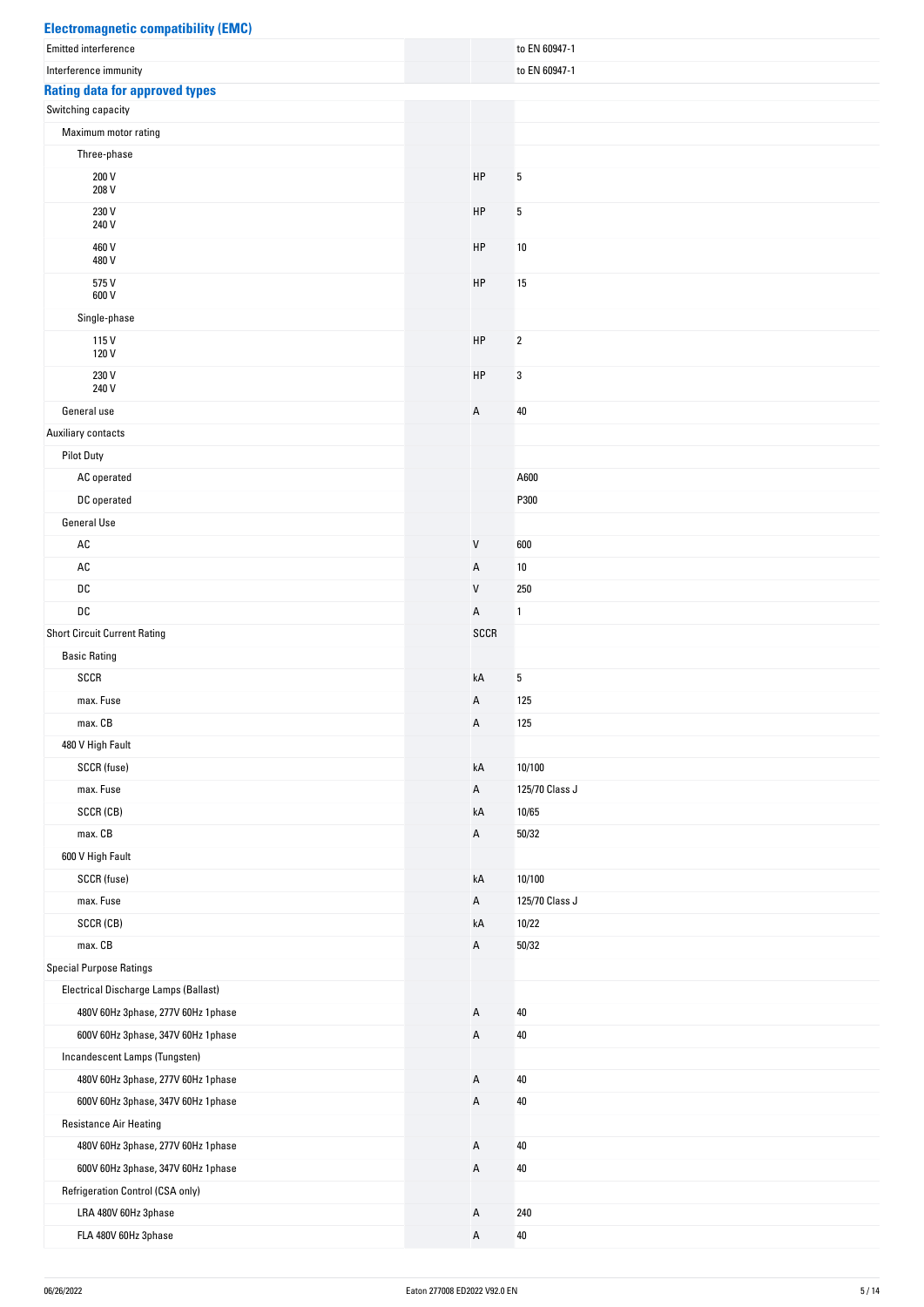| LRA 600V 60Hz 3phase                                      | $\overline{A}$ | 180 |
|-----------------------------------------------------------|----------------|-----|
| FLA 600V 60Hz 3phase                                      | A              | 30  |
| Definite Purpose Ratings (100,000 cycles acc. to UL 1995) |                |     |
| LRA 480V 60Hz 3phase                                      | A              | 108 |
| FLA 480V 60Hz 3phase                                      | $\overline{A}$ | 18  |
| <b>Elevator Control</b>                                   |                |     |
| 200V 60Hz 3phase                                          | HP             | 3   |
| 200V 60Hz 3phase                                          | A              | 11  |
| 240V 60Hz 3phase                                          | HP             | 3   |
| 240V 60Hz 3phase                                          | A              | 9.6 |
| 480V 60Hz 3phase                                          | HP             | 7.5 |
| 480V 60Hz 3phase                                          | A              | 11  |
| 600V 60Hz 3phase                                          | HP             | 10  |
| 600V 60Hz 3phase                                          | A              | 11  |
|                                                           |                |     |

#### **Design verification as per IEC/EN 61439**

| Technical data for design verification                                                                                    |                   |    |                                                                                                                                     |
|---------------------------------------------------------------------------------------------------------------------------|-------------------|----|-------------------------------------------------------------------------------------------------------------------------------------|
| Rated operational current for specified heat dissipation                                                                  | $I_{n}$           | A  | 18                                                                                                                                  |
| Heat dissipation per pole, current-dependent                                                                              | $P_{\text{vid}}$  | W  | 0.7                                                                                                                                 |
| Equipment heat dissipation, current-dependent                                                                             | $P_{\text{vid}}$  | W  | 2.1                                                                                                                                 |
| Static heat dissipation, non-current-dependent                                                                            | $P_{VS}$          | W  | 2.1                                                                                                                                 |
| Heat dissipation capacity                                                                                                 | $P_{\text{diss}}$ | W  | 0                                                                                                                                   |
| Operating ambient temperature min.                                                                                        |                   | °C | $-25$                                                                                                                               |
| Operating ambient temperature max.                                                                                        |                   | °C | 60                                                                                                                                  |
| IEC/EN 61439 design verification                                                                                          |                   |    |                                                                                                                                     |
| 10.2 Strength of materials and parts                                                                                      |                   |    |                                                                                                                                     |
| 10.2.2 Corrosion resistance                                                                                               |                   |    | Meets the product standard's requirements.                                                                                          |
| 10.2.3.1 Verification of thermal stability of enclosures                                                                  |                   |    | Meets the product standard's requirements.                                                                                          |
| 10.2.3.2 Verification of resistance of insulating materials to normal heat                                                |                   |    | Meets the product standard's requirements.                                                                                          |
| 10.2.3.3 Verification of resistance of insulating materials to abnormal heat<br>and fire due to internal electric effects |                   |    | Meets the product standard's requirements.                                                                                          |
| 10.2.4 Resistance to ultra-violet (UV) radiation                                                                          |                   |    | Meets the product standard's requirements.                                                                                          |
| 10.2.5 Lifting                                                                                                            |                   |    | Does not apply, since the entire switchgear needs to be evaluated.                                                                  |
| 10.2.6 Mechanical impact                                                                                                  |                   |    | Does not apply, since the entire switchgear needs to be evaluated.                                                                  |
| 10.2.7 Inscriptions                                                                                                       |                   |    | Meets the product standard's requirements.                                                                                          |
| 10.3 Degree of protection of ASSEMBLIES                                                                                   |                   |    | Does not apply, since the entire switchgear needs to be evaluated.                                                                  |
| 10.4 Clearances and creepage distances                                                                                    |                   |    | Meets the product standard's requirements.                                                                                          |
| 10.5 Protection against electric shock                                                                                    |                   |    | Does not apply, since the entire switchgear needs to be evaluated.                                                                  |
| 10.6 Incorporation of switching devices and components                                                                    |                   |    | Does not apply, since the entire switchgear needs to be evaluated.                                                                  |
| 10.7 Internal electrical circuits and connections                                                                         |                   |    | Is the panel builder's responsibility.                                                                                              |
| 10.8 Connections for external conductors                                                                                  |                   |    | Is the panel builder's responsibility.                                                                                              |
| 10.9 Insulation properties                                                                                                |                   |    |                                                                                                                                     |
| 10.9.2 Power-frequency electric strength                                                                                  |                   |    | Is the panel builder's responsibility.                                                                                              |
| 10.9.3 Impulse withstand voltage                                                                                          |                   |    | Is the panel builder's responsibility.                                                                                              |
| 10.9.4 Testing of enclosures made of insulating material                                                                  |                   |    | Is the panel builder's responsibility.                                                                                              |
| 10.10 Temperature rise                                                                                                    |                   |    | The panel builder is responsible for the temperature rise calculation. Eaton will<br>provide heat dissipation data for the devices. |
| 10.11 Short-circuit rating                                                                                                |                   |    | Is the panel builder's responsibility. The specifications for the switchgear must be<br>observed.                                   |
| 10.12 Electromagnetic compatibility                                                                                       |                   |    | Is the panel builder's responsibility. The specifications for the switchgear must be<br>observed.                                   |
| 10.13 Mechanical function                                                                                                 |                   |    | The device meets the requirements, provided the information in the instruction<br>leaflet (IL) is observed.                         |

#### **Technical data ETIM 8.0**

Low-voltage industrial components (EG000017) / Power contactor, AC switching (EC000066)

Electric engineering, automation, process control engineering / Low-voltage switch technology / Contactor (LV) / Power contactor, AC switching (ecl@ss10.0.1-27-37-10-03 [AAB718015])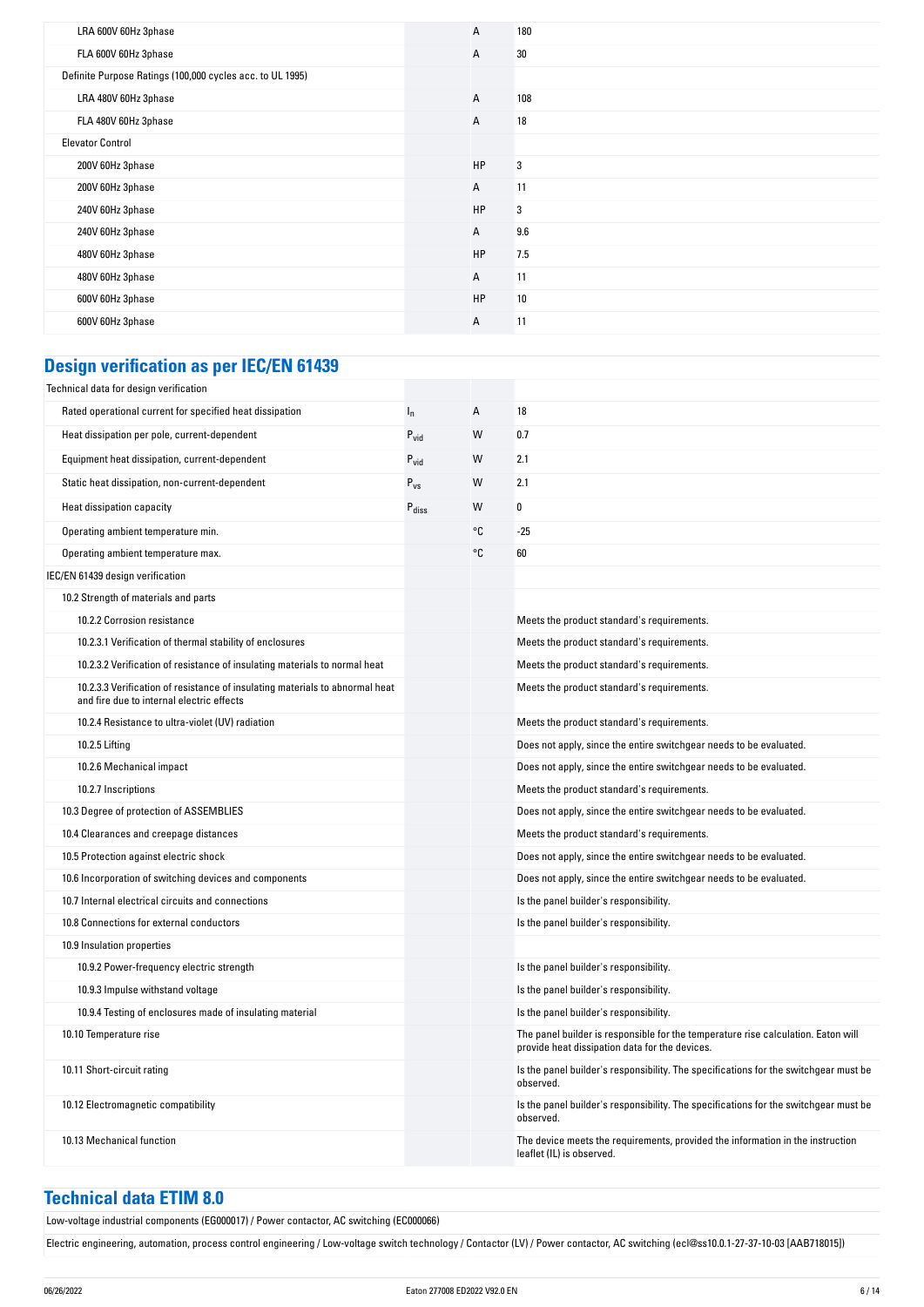| Rated control supply voltage Us at AC 50HZ              | V  | $24 - 24$        |
|---------------------------------------------------------|----|------------------|
| Rated control supply voltage Us at AC 60HZ              | V  | $24 - 24$        |
| Rated control supply voltage Us at DC                   | V  | $0 - 0$          |
| Voltage type for actuating                              |    | AC               |
| Rated operation current le at AC-1, 400 V               | А  | 40               |
| Rated operation current le at AC-3, 400 V               | А  | 18               |
| Rated operation power at AC-3, 400 V                    | kW | 7.5              |
| Rated operation current le at AC-4, 400 V               | А  | 10               |
| Rated operation power at AC-4, 400 V                    | kW | 4.5              |
| Rated operation power NEMA                              | kW | 7.4              |
| Modular version                                         |    | No               |
| Number of auxiliary contacts as normally open contact   |    |                  |
| Number of auxiliary contacts as normally closed contact |    | 0                |
| Type of electrical connection of main circuit           |    | Screw connection |
| Number of normally closed contacts as main contact      |    | 0                |
| Number of normally open contacts as main contact        |    | 3                |

# **Approvals**

| <b>Product Standards</b>             | IEC/EN 60947-4-1; UL 60947-4-1; CSA - C22.2 No. 60947-4-1-14; CE marking |
|--------------------------------------|--------------------------------------------------------------------------|
| UL File No.                          | E29096                                                                   |
| UL Category Control No.              | <b>NLDX</b>                                                              |
| CSA File No.                         | 012528                                                                   |
| CSA Class No.                        | 2411-03, 3211-04                                                         |
| North America Certification          | UL listed, CSA certified                                                 |
| Specially designed for North America | No                                                                       |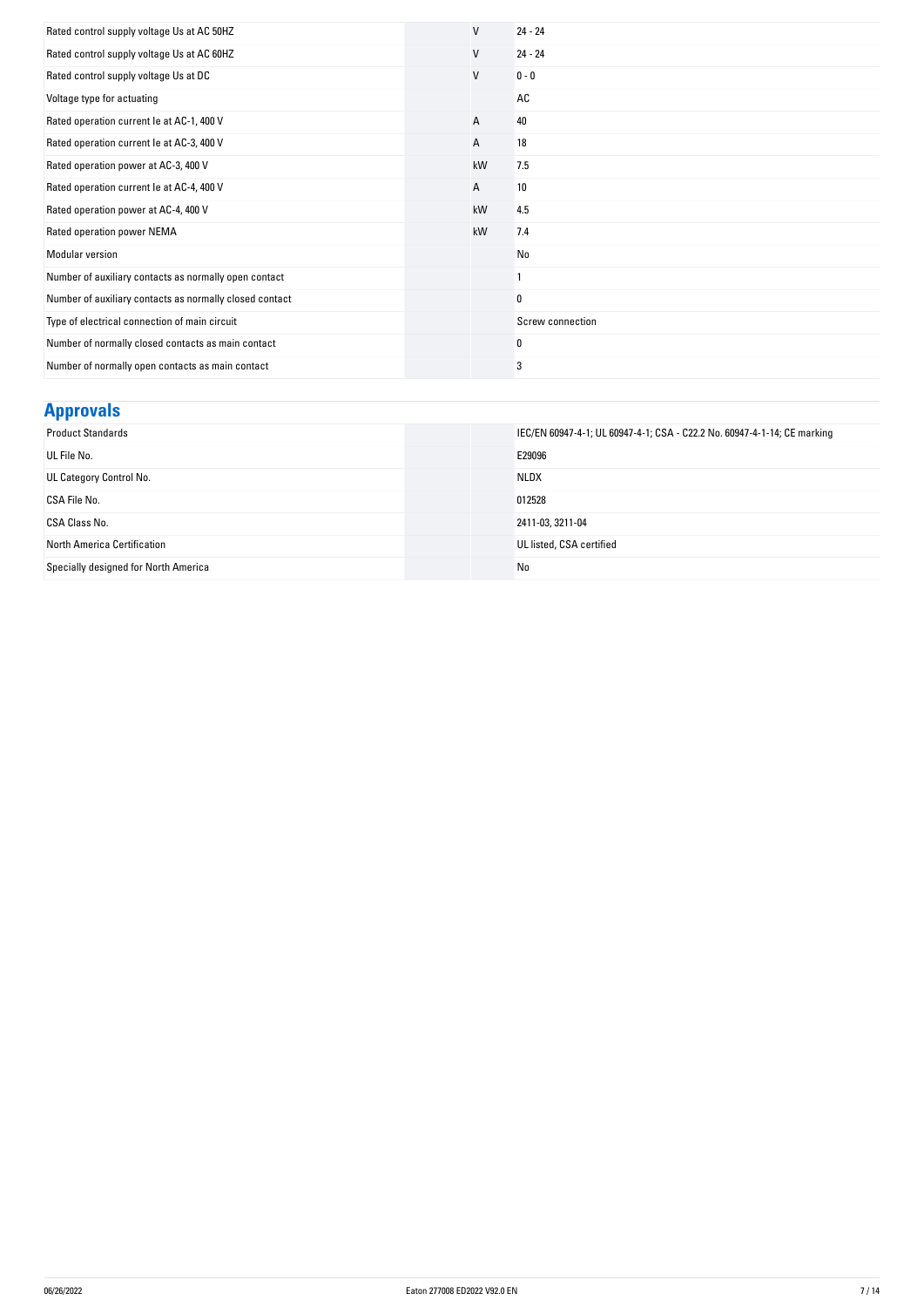

1: Overload relay

2: Suppressor

3: Auxiliary contact modules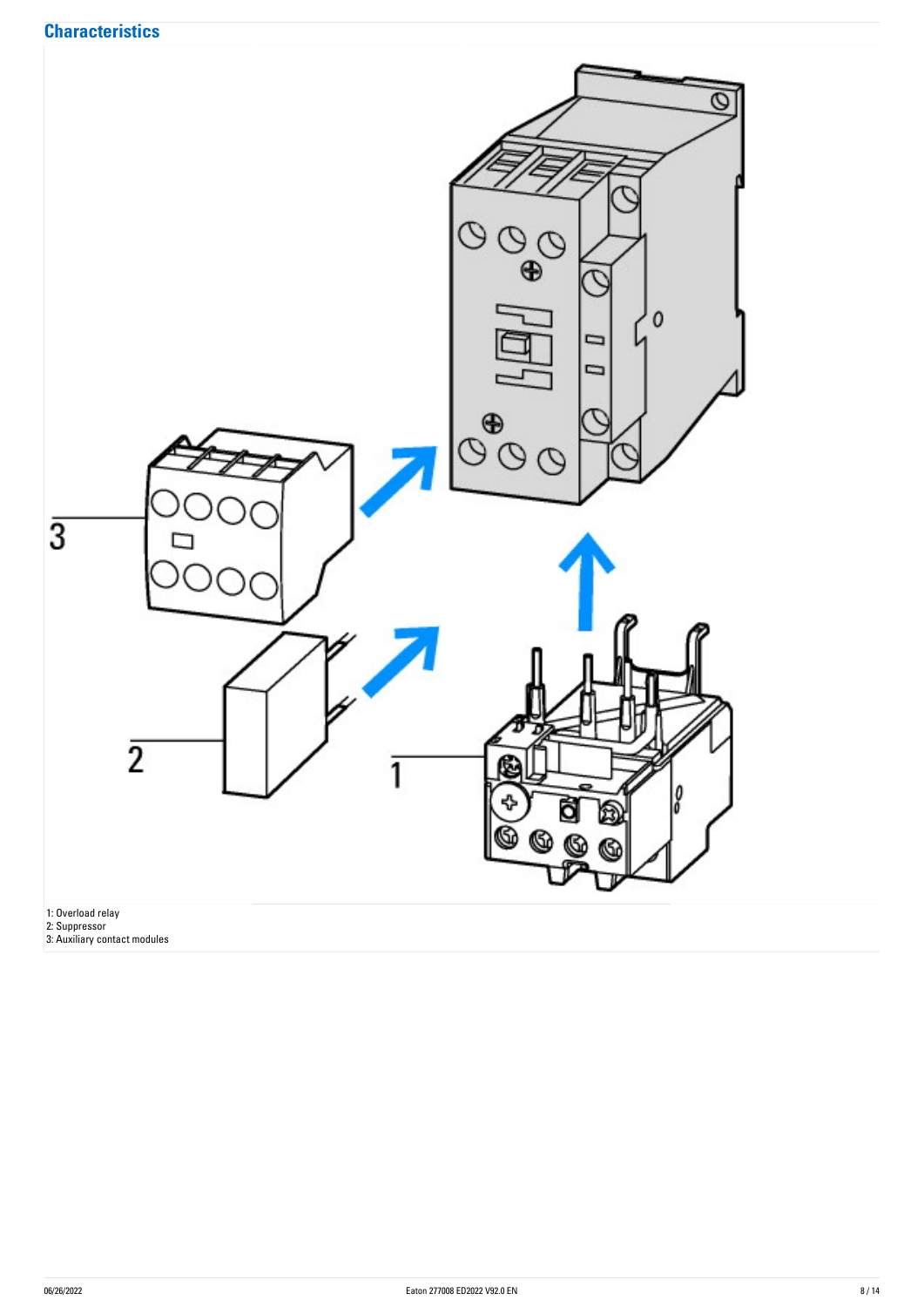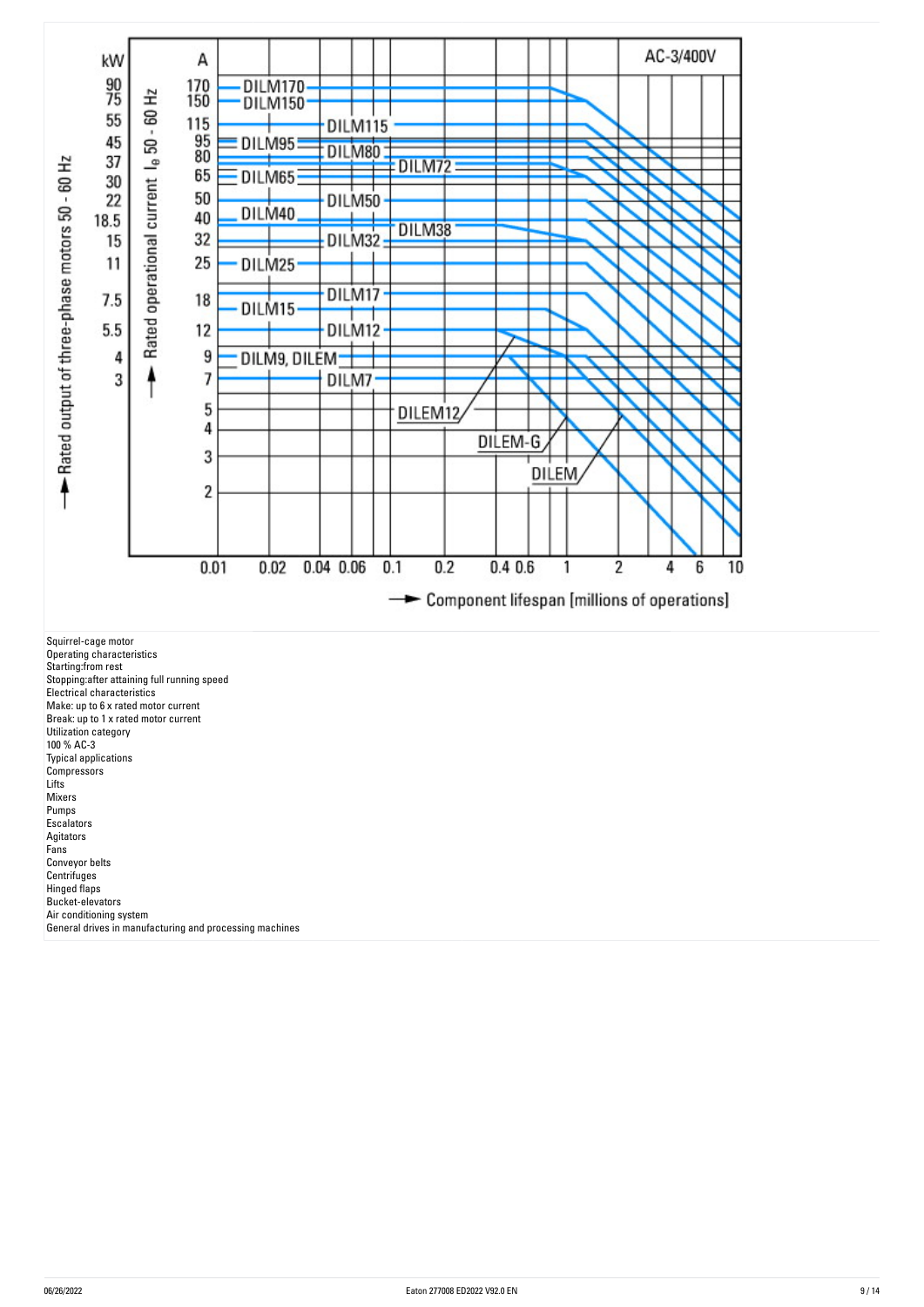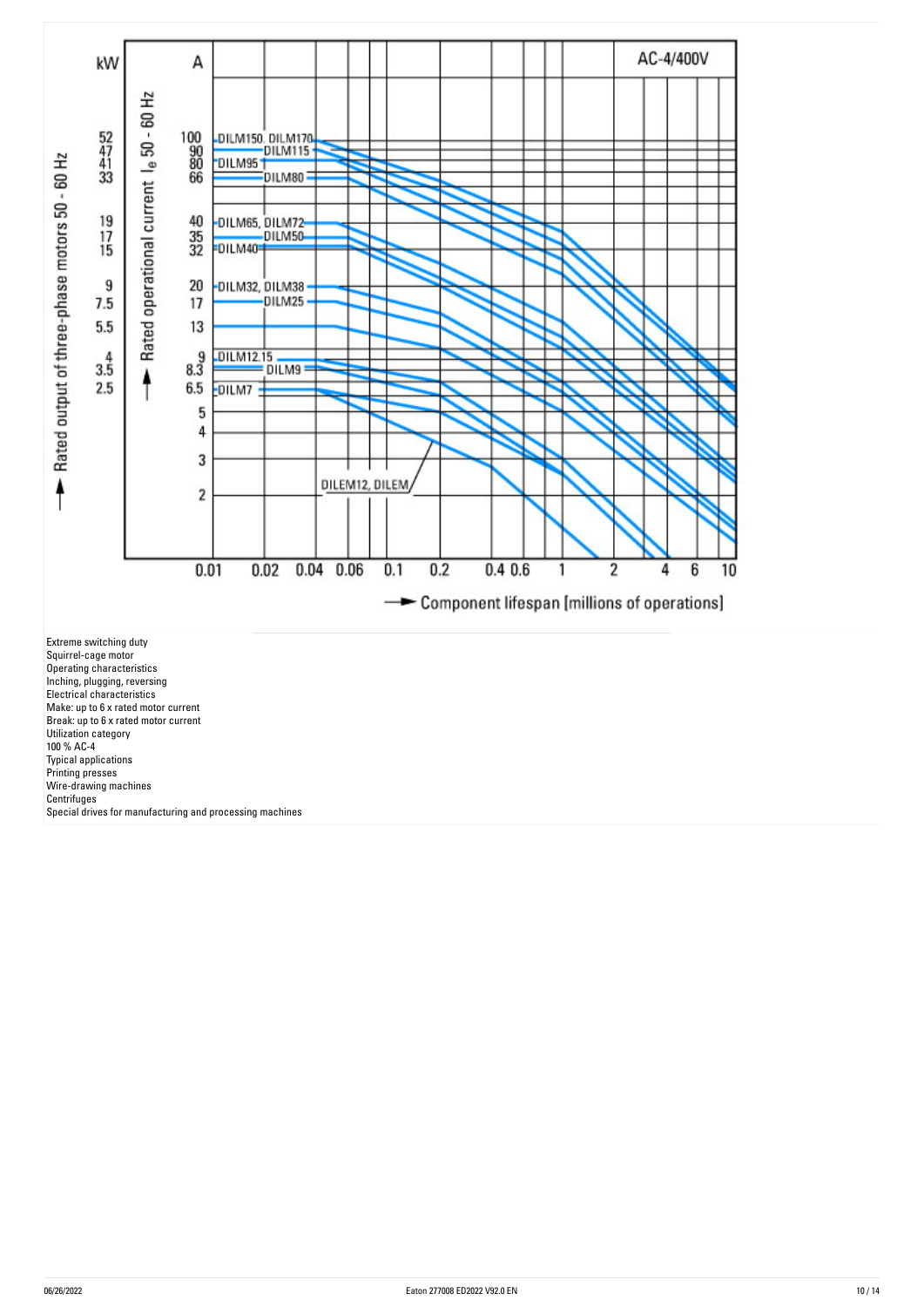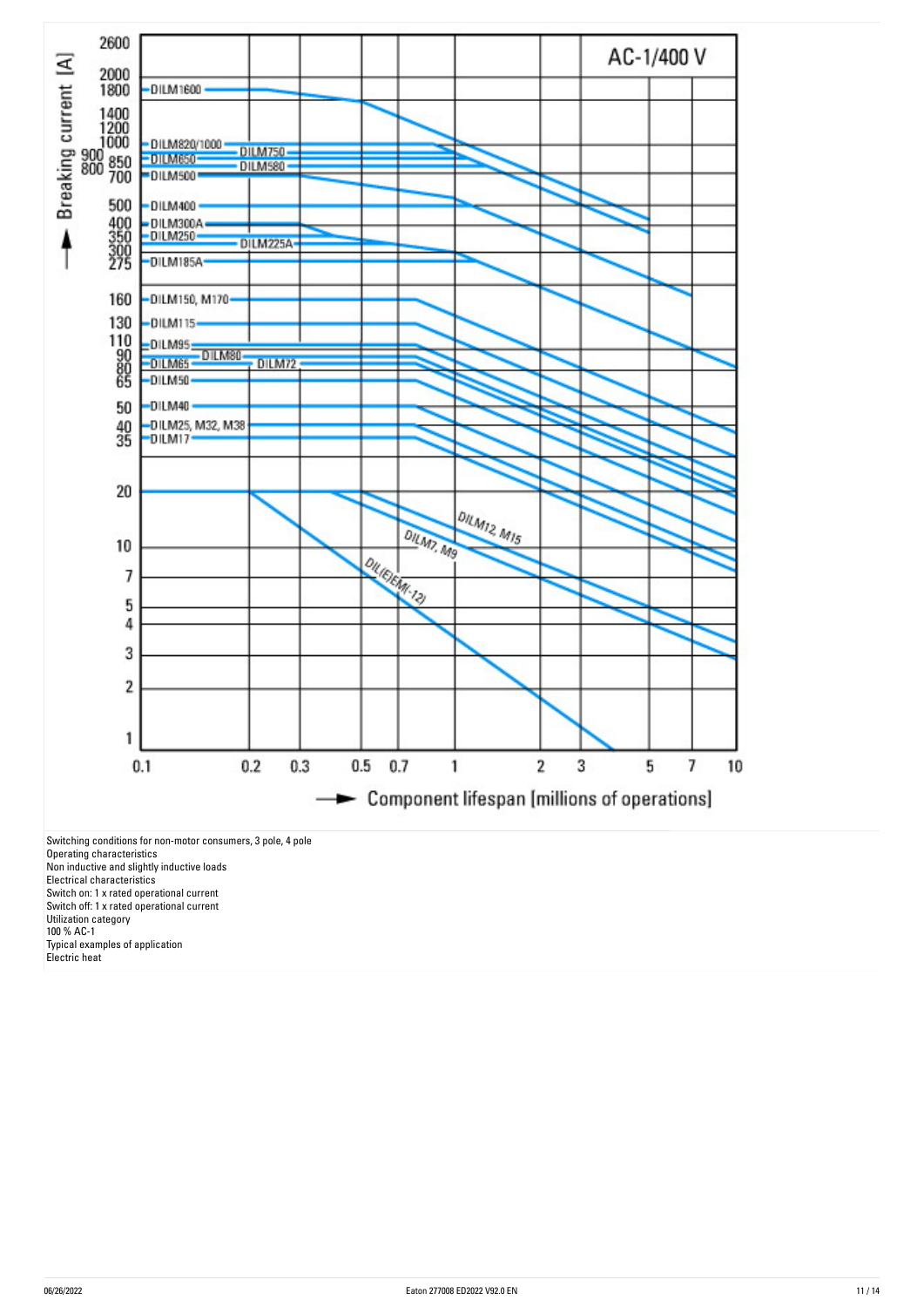## **Dimensions**